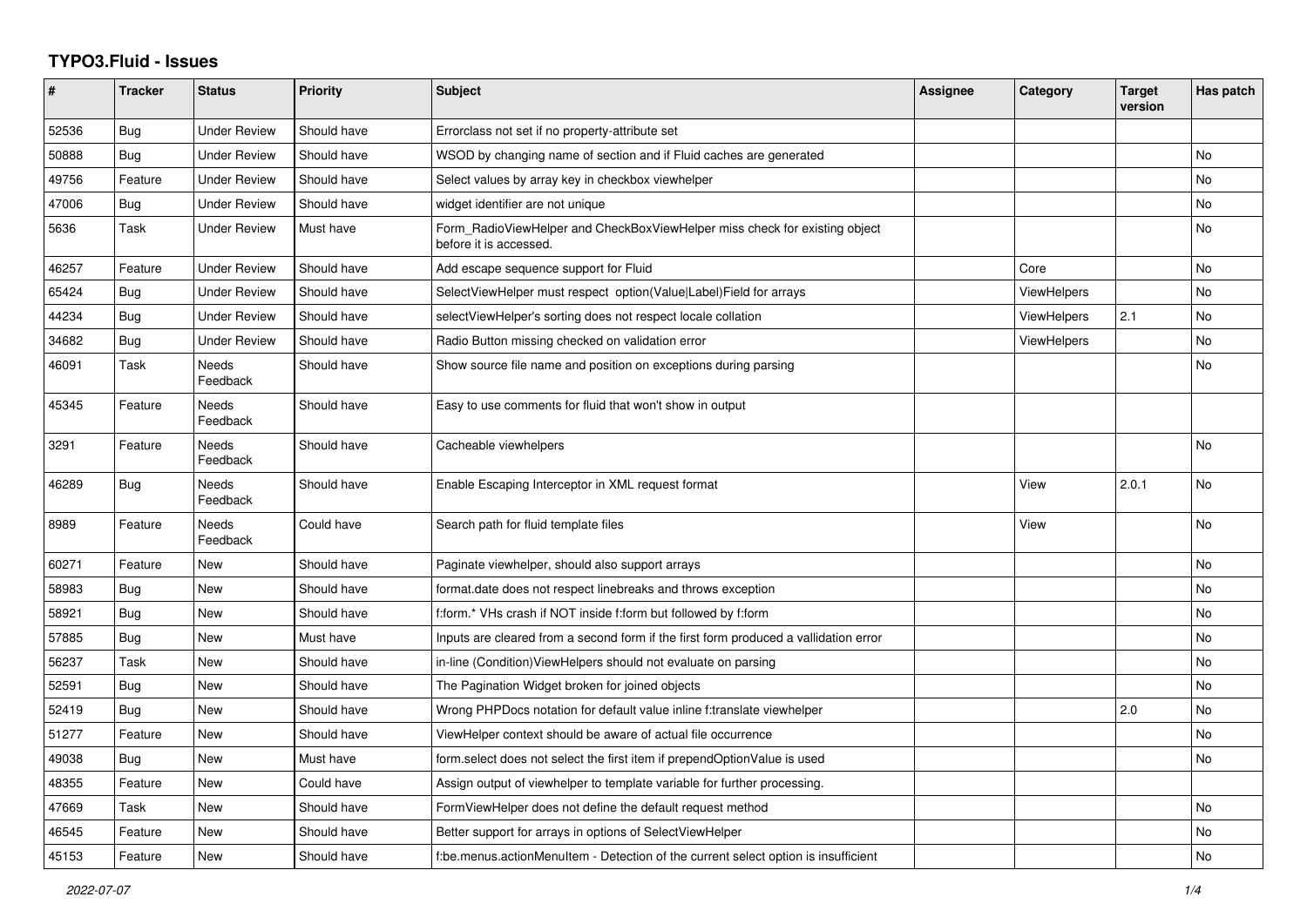| #     | <b>Tracker</b> | <b>Status</b> | <b>Priority</b> | <b>Subject</b>                                                                                              | <b>Assignee</b> | Category    | <b>Target</b><br>version | Has patch |
|-------|----------------|---------------|-----------------|-------------------------------------------------------------------------------------------------------------|-----------------|-------------|--------------------------|-----------|
| 43071 | Task           | New           | Should have     | Remove TOKENS for adding fallback teplates in B                                                             |                 |             |                          | <b>No</b> |
| 42743 | Task           | New           | Should have     | Remove inline style for hidden form fields                                                                  |                 |             |                          | No        |
| 42397 | Feature        | New           | Should have     | Missing viewhelper for general links                                                                        |                 |             |                          | No        |
| 40081 | Feature        | New           | Should have     | Allow assigned variables as keys in arrays                                                                  |                 |             |                          | No        |
| 38130 | Feature        | New           | Should have     | Checkboxes and multiple select fields should have an assignable default value                               |                 |             |                          | No        |
| 36559 | Feature        | New           | Could have      | New widget progress bar                                                                                     |                 |             |                          | Yes       |
| 33215 | Feature        | New           | Should have     | RFC: Dynamic values in ObjectAccess paths                                                                   |                 |             |                          | No        |
| 28554 | Bug            | New           | Should have     | (v4) implement feature flag to disable caching                                                              |                 |             |                          | No        |
| 28553 | Bug            | New           | Should have     | improve XHProf test setup                                                                                   |                 |             |                          | No        |
| 28552 | Bug            | New           | Should have     | (v5) write ViewHelper test for compiled run; adjust functional test to do two passes<br>(uncached & cached) |                 |             |                          | No        |
| 28550 | Bug            | New           | Should have     | (v4) make widgets cacheable, i.e. not implement childnodeaccess interface                                   |                 |             |                          | No        |
| 28549 | Bug            | New           | Should have     | make widgets cacheable, i.e. not implement childnodeaccess interface                                        |                 |             |                          | No        |
| 13045 | Bug            | New           | Should have     | Entity decode of strings are different between if-conditions and output of variable                         |                 |             |                          |           |
| 9514  | Feature        | New           | Should have     | Support explicit Array Arguments for ViewHelpers                                                            |                 |             |                          |           |
| 62346 | Feature        | New           | Could have      | f:comment should have high precende                                                                         |                 | Core        | 3.x                      | No        |
| 39990 | Bug            | New           | Should have     | Same form twice in one template: hidden fields for empty values are only rendered<br>once                   |                 | Core        |                          | No        |
| 32035 | Task           | New           | Should have     | Improve fluid error messages                                                                                |                 | Core        |                          | Yes       |
| 30555 | Feature        | New           | Could have      | Make TagBuilder more extensible                                                                             |                 | Core        |                          | No        |
| 27607 | Bug            | New           | Must have       | Make Fluid comparisons work when first element is STRING, second is NULL.                                   |                 | Core        |                          | No        |
| 10472 | Feature        | New           | Could have      | Fluid Standalone distribution                                                                               |                 | Core        |                          | No        |
| 7608  | Feature        | New           | Could have      | Configurable shorthand/object accessor delimiters                                                           |                 | Core        |                          | Yes       |
| 4704  | Feature        | New           | Should have     | Improve parsing exception messages                                                                          |                 | Core        |                          |           |
| 3481  | Bug            | New           | Should have     | Use ViewHelperVariableContainer in PostParseFacet                                                           |                 | Core        |                          | No        |
| 1907  | Feature        | New           | Could have      | Default values for view helpers based on context                                                            |                 | Core        |                          |           |
| 60181 | Feature        | New           | Could have      | Caching mechanism for Fluid Views/Templates                                                                 |                 | View        |                          | No        |
| 45394 | Task           | New           | Should have     | Forwardport Unit test for standalone view                                                                   |                 | View        |                          | No        |
| 43072 | Task           | New           | Should have     | Remove TOKENS for adding templates fallback in Backporter                                                   |                 | View        |                          | No        |
| 38369 | <b>Bug</b>     | New           | Must have       | Resource ViewHelpers should not fall back to request package                                                |                 | View        |                          | No        |
| 60856 | Bug            | New           | Must have       | Target attribute not supported by the form viewhelper                                                       |                 | ViewHelpers |                          | Yes       |
| 60003 | Feature        | New           | Should have     | Add required-Attribute to f:form.password                                                                   |                 | ViewHelpers |                          | No        |
| 54284 | <b>Bug</b>     | New           | Should have     | Default Option for Switch/Case VH                                                                           |                 | ViewHelpers |                          | No        |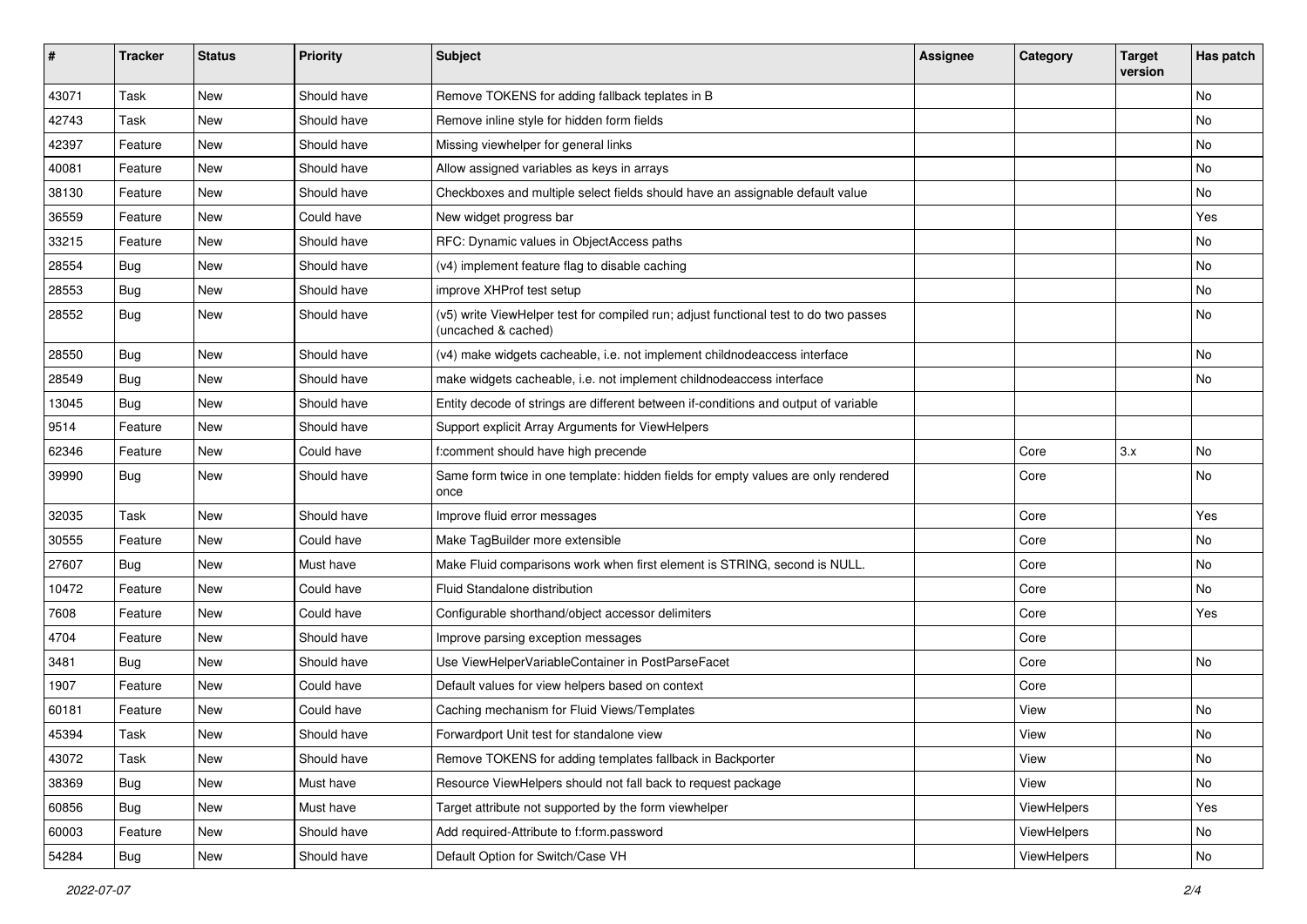| #     | <b>Tracker</b> | <b>Status</b>       | <b>Priority</b>      | Subject                                                                                                | <b>Assignee</b>             | Category    | <b>Target</b><br>version | Has patch |
|-------|----------------|---------------------|----------------------|--------------------------------------------------------------------------------------------------------|-----------------------------|-------------|--------------------------|-----------|
| 51100 | Feature        | New                 | Must have            | Links with absolute URI should have the option of URI Scheme                                           |                             | ViewHelpers |                          | <b>No</b> |
| 49600 | Bug            | New                 | Should have          | f:form tag shown as a HTML on frontend                                                                 |                             | ViewHelpers |                          | No        |
| 40064 | Bug            | New                 | Must have            | Multiselect is not getting persisted                                                                   |                             | ViewHelpers |                          | No        |
| 39936 | Feature        | New                 | Should have          | registerTagAttribute should handle default values                                                      |                             | ViewHelpers |                          | No        |
| 37619 | Bug            | New                 | Should have          | Fatal Error when using variable in name attribute of Section ViewHelper                                |                             | ViewHelpers |                          | No        |
| 36410 | Feature        | New                 | Should have          | Allow templates to send arguments back to layout                                                       |                             | ViewHelpers |                          | No        |
| 34309 | Task           | New                 | Could have           | Unknown ViewHelpers cause exception - should be handled more graceful                                  |                             | ViewHelpers |                          | No        |
| 30937 | Bug            | New                 | Should have          | CropViewHelper stringToTruncate can't be supplied so it can't be easily extended                       |                             | ViewHelpers |                          | Yes       |
| 26664 | Task           | New                 | Won't have this time | Clean up Form ViewHelpers                                                                              |                             | ViewHelpers |                          | No        |
| 26658 | Task           | New                 | Won't have this time | Make Form ViewHelpers consistent                                                                       |                             | ViewHelpers |                          | No        |
| 10911 | Task           | New                 | Should have          | Tx_Fluid_ViewHelpers_Form_AbstractFormViewHelper->renderHiddenIdentityField<br>should be more reliable |                             | ViewHelpers |                          | No        |
| 9950  | Task           | New                 | Should have          | Binding to nested arrays impossible for form-elements                                                  |                             | ViewHelpers |                          |           |
| 8648  | Bug            | New                 | Should have          | format.crop ViewHelper should support all features of the crop stdWrap function                        |                             | ViewHelpers |                          | No        |
| 45384 | Bug            | New                 | Must have            | Persisted entity object in widget-configuration cannot be deserialized (after reload)                  |                             | Widgets     | 2.0.1                    | No        |
| 36655 | Bug            | New                 | Should have          | <b>Pagination Links</b>                                                                                |                             | Widgets     |                          | No        |
| 31955 | Feature        | New                 | Should have          | f:uri.widget                                                                                           |                             | Widgets     |                          | <b>No</b> |
| 51239 | Bug            | <b>Under Review</b> | Must have            | AbstractViewHelper use incorrect method signature for "\$this->systemLogger->log()"                    | Adrian Föder                | Core        |                          | Yes       |
| 54195 | Task           | New                 | Should have          | Rename and move FormViewHelper's errorClass value, currently 'f3-form-error'                           | Adrian Föder                | ViewHelpers |                          | No.       |
| 59057 | Bug            | Under Review        | Must have            | Hidden empty value fields shoud be disabled when related field is disabled                             | <b>Bastian</b><br>Waidelich | ViewHelpers |                          | No        |
| 53806 | Bug            | <b>Under Review</b> | Should have          | Paginate widget maximumNumberOfLinks rendering wrong number of links                                   | <b>Bastian</b><br>Waidelich | Widgets     |                          | No        |
| 58862 | Bug            | Needs<br>Feedback   | Should have          | FormViewHelper doesn't accept NULL as value for \$arguments                                            | Bastian<br>Waidelich        | ViewHelpers |                          | Yes       |
| 55008 | Bug            | <b>Under Review</b> | Should have          | Interceptors should be used in Partials                                                                | Christian Müller            |             |                          | No        |
| 33628 | Bug            | Needs<br>Feedback   | Must have            | Multicheckboxes (multiselect) for Collections don't work                                               | Christian Müller            | ViewHelpers |                          | No        |
| 3725  | Feature        | New                 | Could have           | <b>CSS Engine</b>                                                                                      | Christian Müller            | ViewHelpers |                          | No        |
| 37095 | Feature        | New                 | Should have          | It should be possible to set a different template on a Fluid TemplateView inside an<br>action          | Christopher<br>Hlubek       |             |                          | No        |
| 43346 | Feature        | <b>Under Review</b> | Should have          | Allow property mapping configuration via template                                                      | Karsten<br>Dambekalns       | ViewHelpers | 2.1                      | No        |
| 8491  | Task           | Needs<br>Feedback   | Should have          | link.action and uri.action differ in absolute argument                                                 | Karsten<br>Dambekalns       | ViewHelpers |                          | No        |